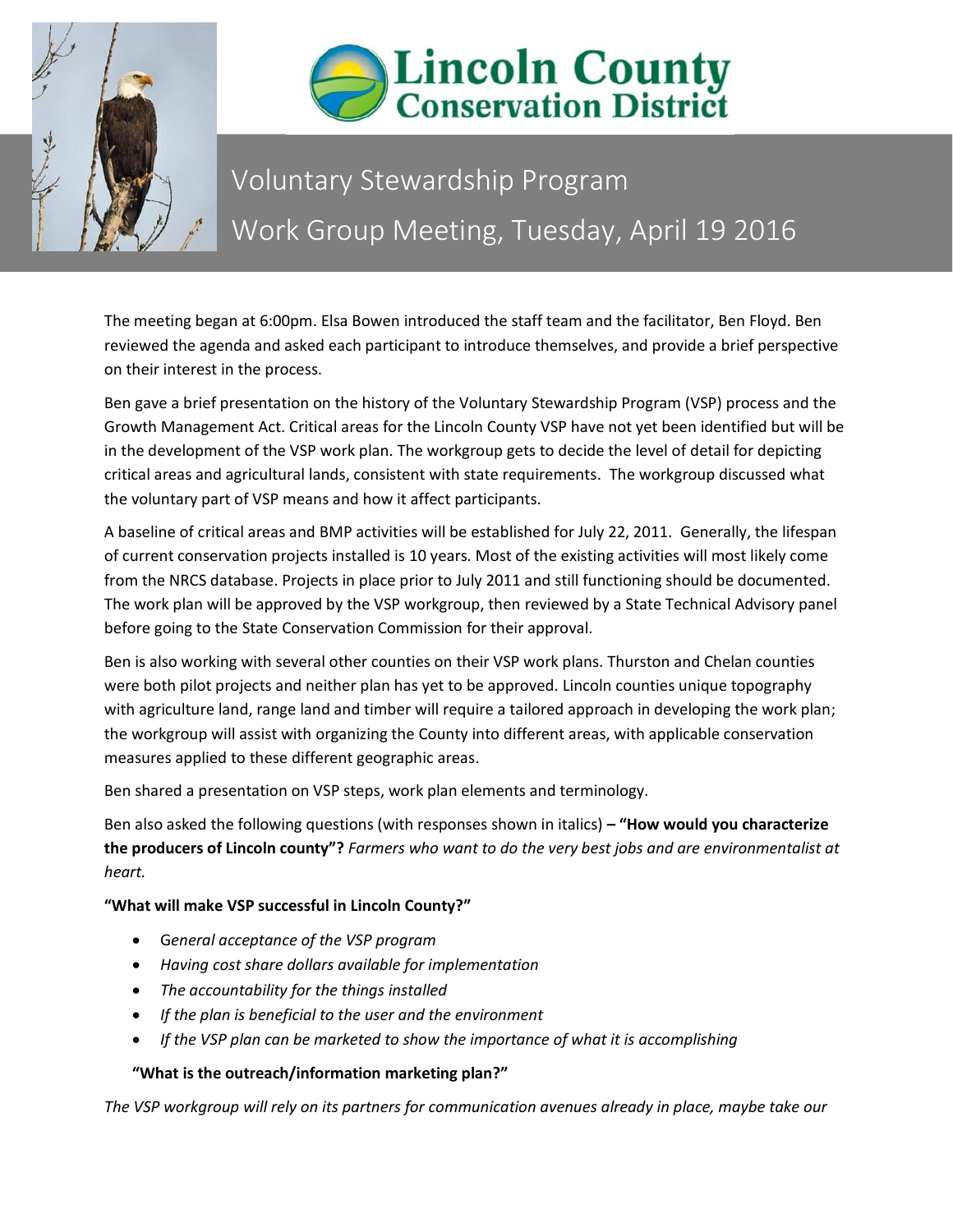## *product on the road. The workgroup will ultimately make those decisions.*

Ben showed maps of existing vegetation types within the County and the group suggested updates related to depicting rangeland . For precipitation the group would like a more detailed characterization, as it varies substantially from west to east within the County. Also the "wetland" map should be cross-checked with 2011 aerial imager to verify accuracy. NRCS may have some additional information that could be useful, including a 1990s inventory. Also review information in the WRIA 43 and 53 watershed assessments and draft planning documents. **Mapping will be needed for the following –**

- Fish & Wildlife habitat conservation areas. 1987 data point from USFWS might be something to look at. Sage grouse location is an area of concern and knowing the location of them is critical to for protection of them
- Geologic hazards, water erosion, wind erosion from NRCS data maps
- Frequently flooded area FEMA mapping source
- Critical aquifer recharge area for public drinking water areas (cities and other Class A water systems)

## **Next steps -**

Ground Rules were reviewed and will be approved at the next meeting on June 21, 2016, 7-9pm. The workgroup will operate with consensus. A quorum will be 8 of the 15 local workgroup members. Materials and agendas will be sent out a week in advance of meetings. The following dates and times have been chosen for the next 5 meetings at the Lincoln County Public Works Building.

**June 217-9pm July 19 7-9pm – possible webex or conference call Sept 20 7-9pm Nov 15 2-4pm Dec 20 2-4pm All dates and times will be reserved and confirmed.**